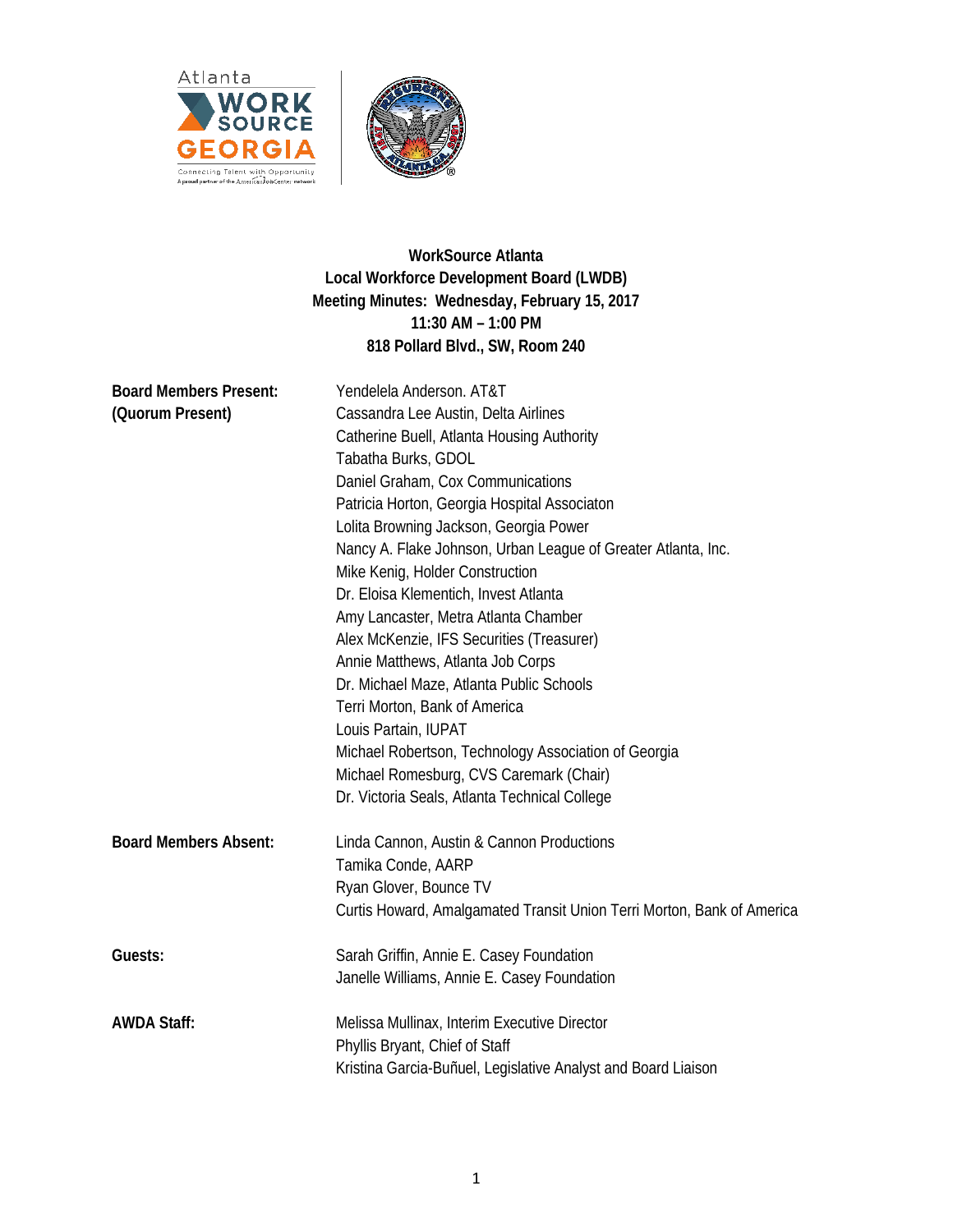| City of Atlanta Dept. Staff:    | Susan Garrett, Senior Assistant City Attorney<br>Sirlathra Joiner, Information Technology Specialist                                                                                                                                                                                                                                                                                                                                                                 |
|---------------------------------|----------------------------------------------------------------------------------------------------------------------------------------------------------------------------------------------------------------------------------------------------------------------------------------------------------------------------------------------------------------------------------------------------------------------------------------------------------------------|
| Call to Order:                  | Chair Michael Romesburg called the meeting to order at 12:14 pm.                                                                                                                                                                                                                                                                                                                                                                                                     |
| Adoption of the Agenda:         | The Chair asked for a motion to approve the agenda. The motion was made,<br>properly seconded, and unanimously approved.                                                                                                                                                                                                                                                                                                                                             |
| <b>Adoption of the Minutes:</b> | The Chair asked for a motion to approve minutes for the November 16, 2016<br>meeting. A motion was made, properly seconded, and unanimously approved.                                                                                                                                                                                                                                                                                                                |
| <b>Action Item:</b>             | One-Stop RFP<br>Melissa Mullinax, Interim Executive Director<br>The Board authorized WorkSource Atlanta staff to begin the procurement<br>process for a One-Stop Operator, as required by the Workforce Innovation and<br>Opportunity Act.                                                                                                                                                                                                                           |
|                                 | The Chair asked for a motion to approve the resolution authorizing said action.<br>The motion was made, properly seconded, and unanimously approved.                                                                                                                                                                                                                                                                                                                 |
| <b>Action Item:</b>             | <b>TechHire RFP</b><br>Melissa Mullinax, Interim Executive Director<br>The Board authorized WorkSource Atlanta staff to begin the procurement<br>process for TechHire services, to include coding bootcamp and intensicve case<br>management for youth ages 17 - 29 years of age.                                                                                                                                                                                    |
|                                 | The Chair asked for a motion to approve the resolution authorizing said action.<br>The motion was made, properly seconded, and unanimously approved.                                                                                                                                                                                                                                                                                                                 |
| <b>Action Item:</b>             | 2016-2020 Regional and Local Plans_Revisions<br>Melissa Mullinax, Interim Executive Director<br>The Georgia Department of Economic Development, Workforce Division<br>conditionally approved the 2016-2020 Regional and Local Plans, but requested<br>certain revisions.                                                                                                                                                                                             |
|                                 | Those revisions included:                                                                                                                                                                                                                                                                                                                                                                                                                                            |
|                                 | Describing how the region will coordinate services.<br>How One-Stop partner services will be delivered.<br>The procurement process that will be followed for sub-recipients.<br>Nomination of labor, business, and education Board members will be made.<br>Membership of Board committees.<br>Coordination of Rapid Response services.<br>Equal Opportunity grievance timeline.<br>One-Stop performance standards.<br>Roll-out of the State's new branding program. |
|                                 | The Chair asked for a motion to approve the revisions. The motion was made,<br>properly seconded, and unanimously approved.                                                                                                                                                                                                                                                                                                                                          |